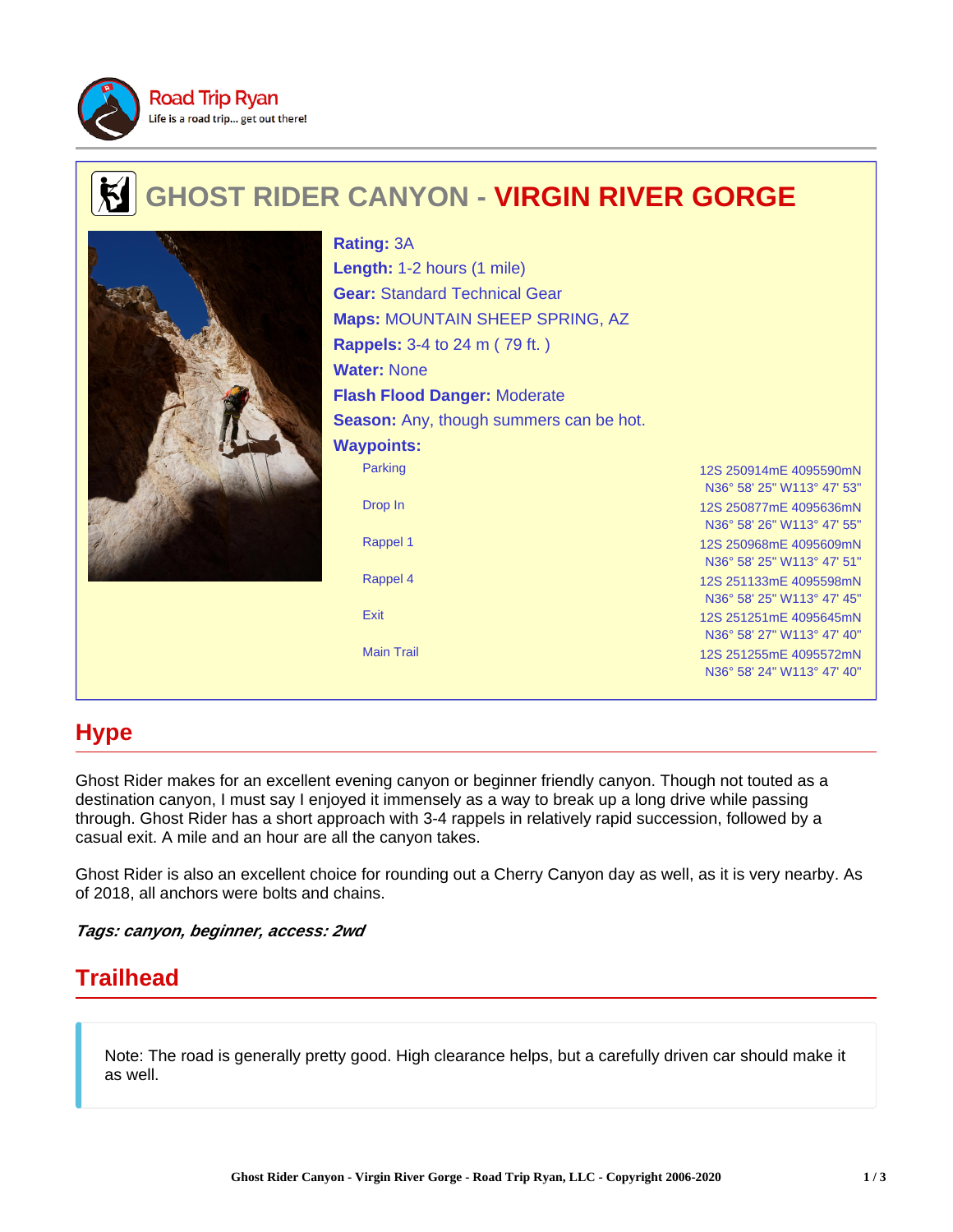The trailhead is off the Cedar Pockets road in the Virgin River Gorge. This is exit 18 from I-15 about 17 miles west of St. George or 20 miles east of Mesquite NV. This is the same exit for the Virgin River Gorge Campground,

- Reset your odometer on the north side of the freeway and head north of the dirt Cedar Pocket Road. There are a few primitive campsites next to the road a short distance from the freeway. (12S 250884mE) 4093502mN / N36° 57' 17" W113° 47' 52" )
- 1.6 miles Cedar Pocket Wash Trailhead on the right. This is the exit point, and the recommended trailhead. ( 12S 250867mE 4095450mN / N36° 58' 20" W113° 47' 55" )
- 1.8 miles Ghost Rider Canyon on the right. Limited parking. ( 12S 250887mE 4095635mN / N36° 58' 26" W113° 47' 55" )

### **Route**

### **Approach (5 minutes)**

From the trailhead, follow the road a minute or so to the wash, then turn right and head down the wash. The wash is Ghost Rider Canyon.

### **Canyon**

R1 - 2 m ( 7 ft. ) - This is a downclimb for most, but someone has installed a bolted anchor if needed. R2 - 8 m ( 27 ft. ) - A few minutes down from R1, the canyon drops at the first "real" rappel. R3 - 24 m ( 79 ft. ) -The big rappel in the canyon, and most photogenic in my opinion.

After R3, it is a short walk to R4.

R4 - 8 m ( 27 ft. ) - A final short rappel, then the canyon open and join a large wash.

#### **Exit - 15-20 minutes**

Just before Ghost Rider joins the large wash, look for a social trail leaving on the right. This well worn social trail climbs to the ridge, then follows a side road back to the main road right near the trailhead.

Side Trip: The Cedar Pocket Narrows are about 5 minutes down from the exit, and a nice side trip. To visit, continue down the wash about 5 minutes. On your return, look for a small sign indicating the Cedar Pocket Narrows trail leaves on the left. This alternate return joins the standard exit about 3/4 of the way up the hillside.